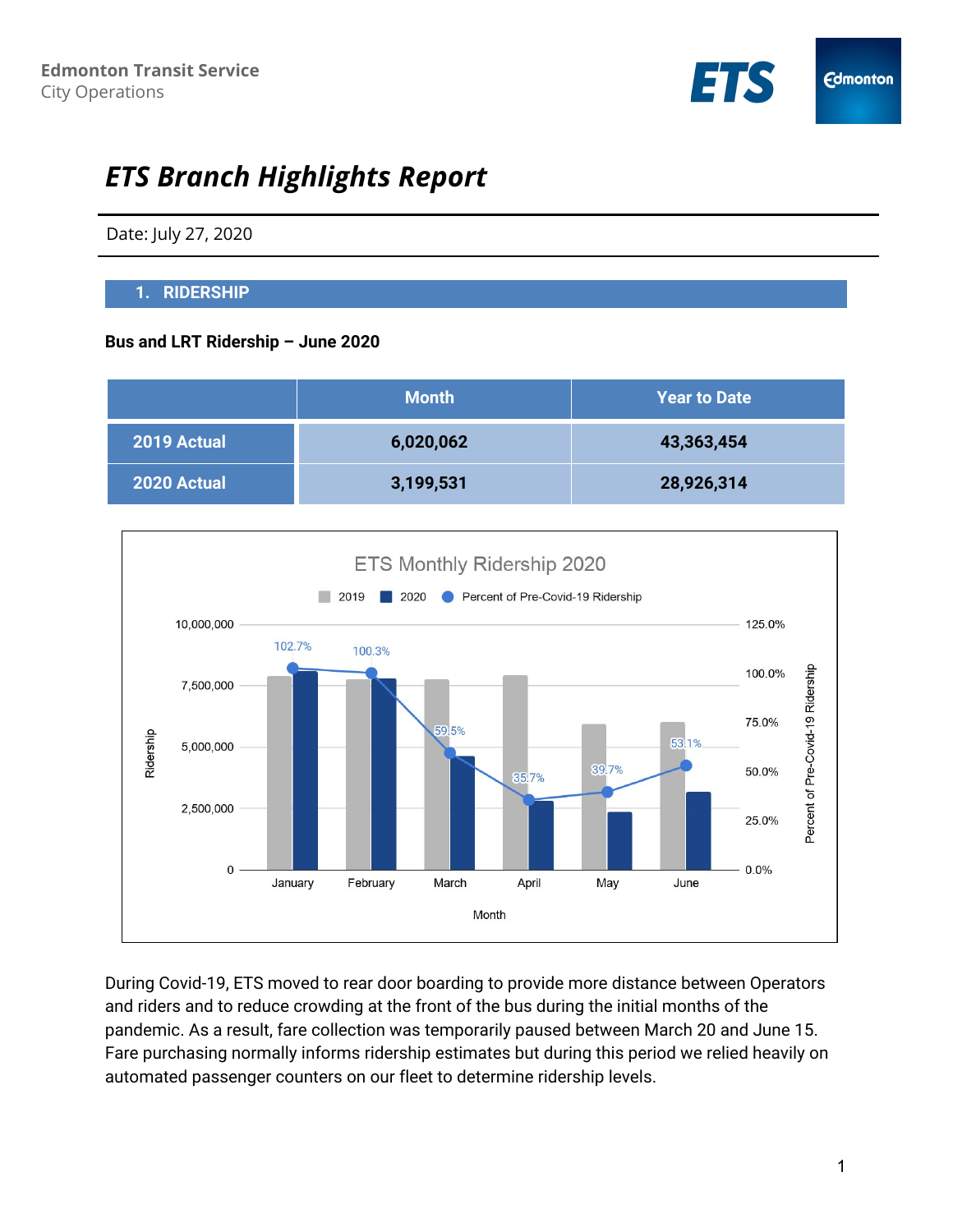### **2. ETS UPDATES**

#### **Electric Bus Deployment**

In early August, ETS will achieve a major milestone by deploying its first battery-electric buses into service. This historic moment is the result of collaboration between many City of Edmonton areas including Transit Fleet Maintenance, Fleet and Facility Services, Corporate Procurement and Supply Services, ETS, and the electric bus supplier, Proterra. ETS' 40 electric buses is one of the single largest purchases of electric buses in Canadian history. To date, 21 electric buses have arrived in Edmonton. The remaining 19 will begin arriving this fall.

Electric buses will be able to operate on just about every ETS route, and all buses come equipped with protective Operator shields. Electric buses are roughly 30% less expensive to service and maintain than current diesel buses, plus savings on the cost of fuel. Of the 21 buses that have arrived, 14 have an eye-catching promotional wrap on the back half of the bus that clearly indicates the bus is electric. The other 7 buses are painted with ETS' traditional blue and silver brand colours.

There is a video **[here](https://www.youtube.com/watch?v=k3-wUhJx6w8&feature=youtu.be)** with additional details.

#### **RTSC Update**

The RTSC Transition Team of elected officials from the participating municipalities have officially moved into the role of Interim Board. Activities underway from June to December, 2020 are part of the pre-implementation phase to set up the Commission as an organization. Several work streams have been created to help develop plans related to finance, human resources, operations and stakeholder relations, among others.. The Board will make decisions based on these plans.. The biggest milestone for the pre-implementation phase is to hire a Chief Executive Officer (CEO) for the Commission by December. The CEO's first responsibilities will be to confirm the organizational structure, hire a leadership team and start w planning service delivery for regional transit routes, excluding local Edmonton service..

#### **Enhanced and Disinfection Transit Fleet and Facilities**

During the pandemic, the City enhanced cleaning and disinfecting of transit facilities and fleet vehicles including LRV and buses. The enhanced cleaning and disinfecting included using Government of Canada approved electrostatic sprayers to get to hard-to-reach areas. Going forward, the City will continue this approach to continue to keep riders and staff safe. For more details, see the ETS video posted **[here.](https://www.youtube.com/watch?time_continue=3&v=ih-NOIUZryk&feature=emb_logo)**

#### **Gender Based Analysis (GBA+)**

Gender-based Analysis Plus (GBA+) is a tool used to better inform policies, programs and initiatives to achieve a more equitable community. GBA+ is used to assess the potential impacts of decisions or programs on diverse groups of citizens of different genders, age, level of education, language, geography, culture and income, and more. By incorporating GBA+ into our review and planning of ETS safety and security enhancements, we will be able to capture more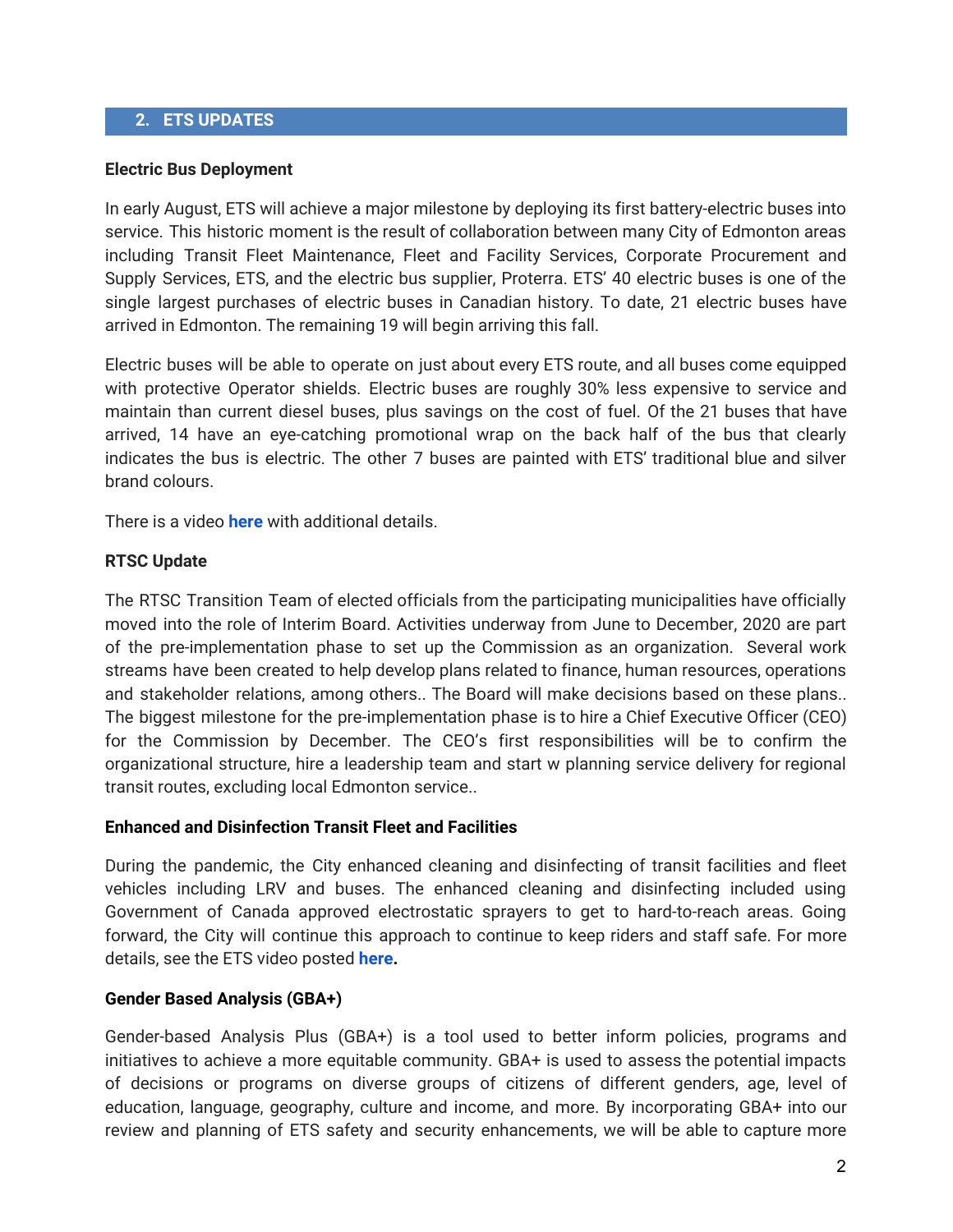diverse perspectives. With a focus on making transit safer for women and girls, we can ultimately make transit safer for everyone.

The COVID-19 pandemic has emphasized social issues that have always been in our community and highlights who has and who does not have access to safe spaces. To assist those agencies with a shared focus on safety & wellbeing for our most vulnerable citizens, the City set up the EXPO centre as a temporary shelter. ETS provided shuttle services to ensure those who needed assistance had access to support. GBA+ analysis is embedded in decision making during the City's upcoming relaunch, recovery and reimagine work.

## **Service Resumption Plans**

As highlighted in the budget update presented to City Council on July 6th 2020, ETS will be moving to a regular service schedule on August 30th. The timing aligns with the annual fall service changes.. The service is most likely going to follow the level of service provided in April when post secondary institutions are not as active; this reflects the move to online learning by post secondary institutions in response toCOVID-19. As part of resuming normal service schedules, Some Transit Operators who were temporarily laid off in the spring will be recalled back to work. In addition, basic Operator training has resumed to replace Operators who leave their positions due to promotions, retirements, resignations, etc. A communications plan is being developed to make Edmontonians aware of the service and staffing changes. ETS will continue with enhanced cleaning and disinfecting, as well as aligning activities with the AHS guidelines for public transit.

## **Transit Funding Update**

On June 5th 2020, the Government of Canada announced an update to their federal funding to support the safe restart of economies in provinces and territories. The additional funding includes support for public transit. The Government of Alberta will distribute the federal funding to municipalities. Further details are forthcoming.

Both the Federation of Canadian Municipalities and the Canadian Urban Transit Association have been actively advocating for funding to support municipalities during the COVID-19 crisis. The funding gap for the City of Edmonton in 2020 is estimated to be \$172M, including transit-related items of \$60M in fare revenue losses,as well as an anticipated extra expense of \$6.3M for enhanced cleaning and disinfecting.

## **Ride Transit Pass Sales**

As part of the COVID pandemic response, in-person sales channels were closed, including the Edmonton Service Centre andCommunity Recreation Facilities. As a result, passes were mailed free of charge to Ride Transit users who had purchased a pass in 2020 or who completed an online form to request a pass. Going forward, this approach is not sustainable and does not align with the approved Fare Policy. As a result, research and analysis is underway to identify alternatives for the short-term; the medium-term solution is to integrate Ride Transit into the Smart Fare technology for fare purchasing. Administration is planning a survey directed to Ride Transit users to ask questions about their needs so that solutions can be tailored. Using a GBA+ lens, Ride Transit users include persons with disabilities, people experiencing low income, people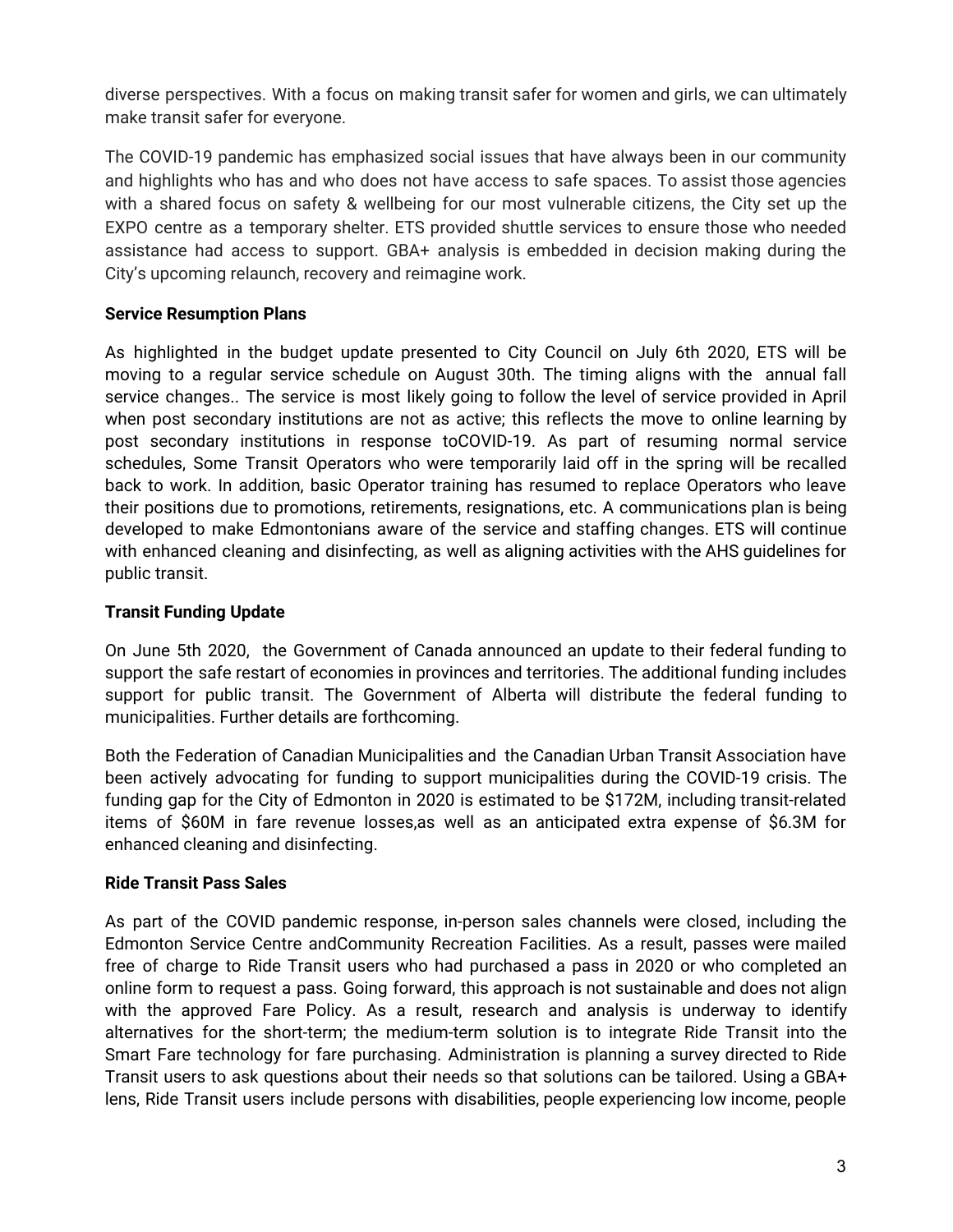who may be newcomers, people with housing instability, and/or single parent families. More details will be shared as they are confirmed.

## **3. ETSAB INFORMATION REQUESTS**

### **Saturday Service Level and the Impact on Ridership**

The largest factors resulting in the ridership reduction were the closures of most businesses, schools, post secondary institutions, rec centers and facilities, and cancellation of sports and festivals, as this resulted in a considerable drop in travel demand and economic activity. Ridership is expected to slowly increase as these reopen and restore to full capacity.

### **Mandatory Masks on Transit and in Public - Engagement by the City of Edmonton**

Edmonton City Council has recently discussed masks and has decided to make them mandatory in City of Edmonton buildings and property such as transit. There was also a survey being run about masks in public in Edmonton through Edmonton's Insight Community to better understand preferences for mandatory mask usage. A future bylaw is being considered for other public buildings.

### **Relationship between Decline in Transit Ridership and Alternate Modes of Travel**

Some third-party apps have released data on trip requests across different modes that identify some travel trends before and during the pandemic. Most notably the graph below provided by Apple Maps shows shifts in walking activity, a return to "normal" or increased driving activity, and depressed transit activity. Google provided a similar report but for Alberta, not specifically for Edmonton.

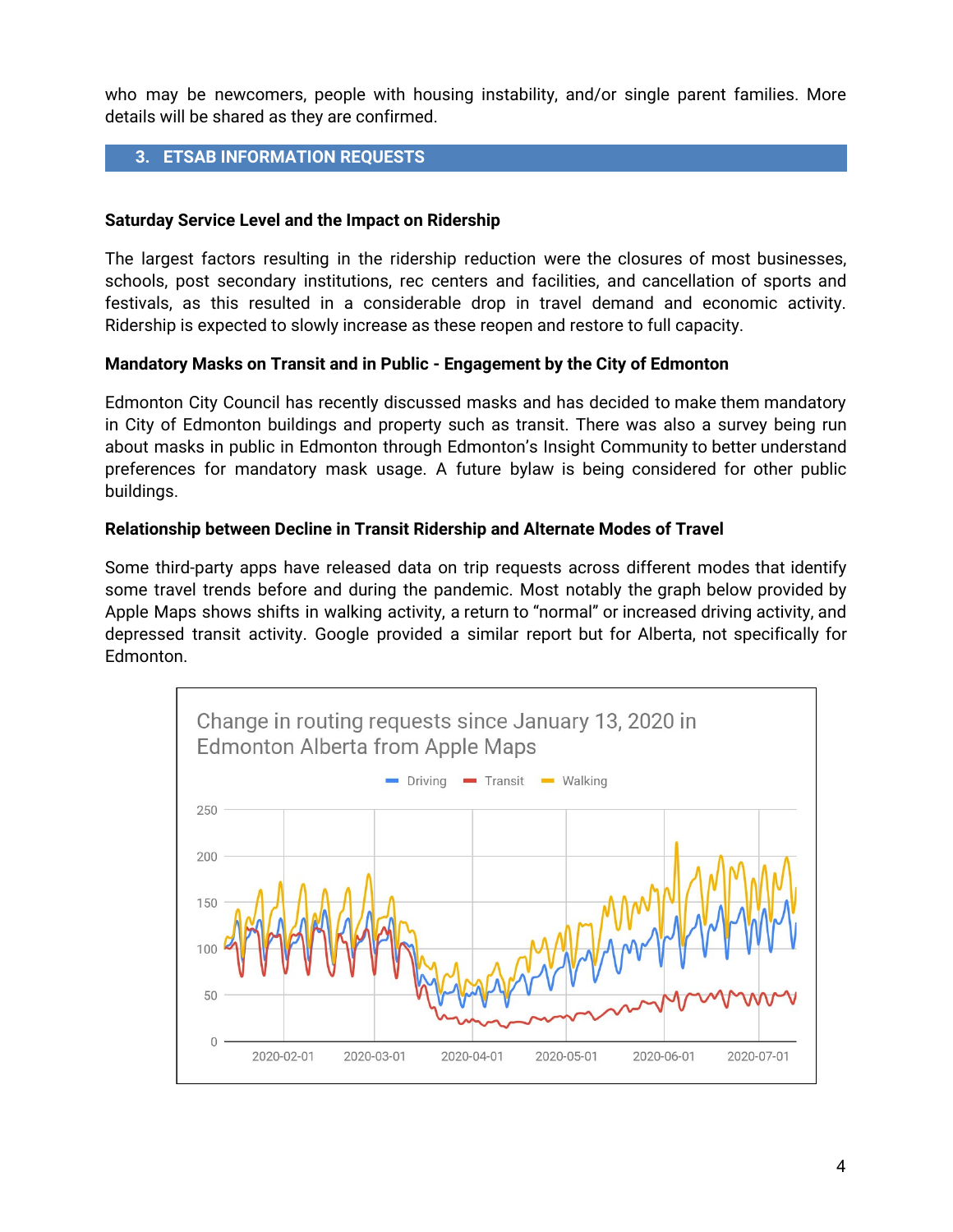ETS is working with City Planning to understand some broader changes in transportation that could impact future transit scheduling and routes. Preliminary observations include changing commuting patterns that have shifted vehicle traffic levels away from peak times and increased mid-day traffic.

### **Lessons Learned from Kinsmen and Expo Centre Shuttles**

ETS recently concluded shuttle service for the vulnerable population between the Expo Centre day program and overnight facilities downtown and at the Kinsmen Centre. One of the key learnings was the value of the cross-functional team to support these efforts, with representation from ETS, Community Standards, Corporate Security, Social Development and external agencies. Another lesson that could be applied in the future, is using one facility to provide both day and night programs, in order to reduce the need for transportation and reduce potential exposure to illness.

### **ETS Capacity to Increase Service in Response to Demand**

ETS is currently planning on restoring most of the weekday level of service in September. We will continue to monitor ridership to determine priorities for upcoming service adjustments. At times during the pandemic, ETS has responded to crowding on buses by providing additional capacity to certain routes. These changes can be made on relatively short notice. ETS is also encouraging off-peak travel to more evenly distribute ridership throughout the day.

### **Route 747 for Non-Travellers**

As part of our COVID-19 safety response, Route 747 remains suspended for airline travellers until further notice. Passengers with travel luggage are denied boarding and those carrying travel luggage are presumed to be traveling and are not allowed to board the ETS bus. However, service remains in place for all other passengers, including regional, airport, outlet mall, and area employees, as well as residents wishing to access shopping or commuting to and from Leduc. For the time being, buses are marked 'Special' instead of 747.

## **Ridership Impacts of Non-collection of Fares / Free Fares**

Typically, fare increases result in ridership declines and vice versa. A frequently used rule of thumb, known as the Simpson-Curtin Rule, is that each 3% fare price increase reduces ridership by 1%. However, this elasticity value varies by demographics, transit modes, location and time frames.

The ETS report to council CR\_7128 showed that, in a non-pandemic situation, ridership could increase by as much as 28% in a no-fare or free fare environment. This could raise the mode share in Edmonton of transit from 9% to 12%. However, it comes with a significant loss of revenue.

The Covid-19 pandemic and temporary cancellation of fares presented a unique situation whereby customers priorities and needs for transit shifted dramatically. Although ridership declined by as much as 70% during March 2020, there is a chance that some riders took advantage of the lack of fare collection who would have not otherwise used the service. For example, there was a visible increase in non-destination riders, especially later at night.Fares are only one factor determining someone's likelihood of riding transit.During Covid-19, there has been a dramatic shift in many of these factors including the need to commute or travel, desire to travel, feelings of safety in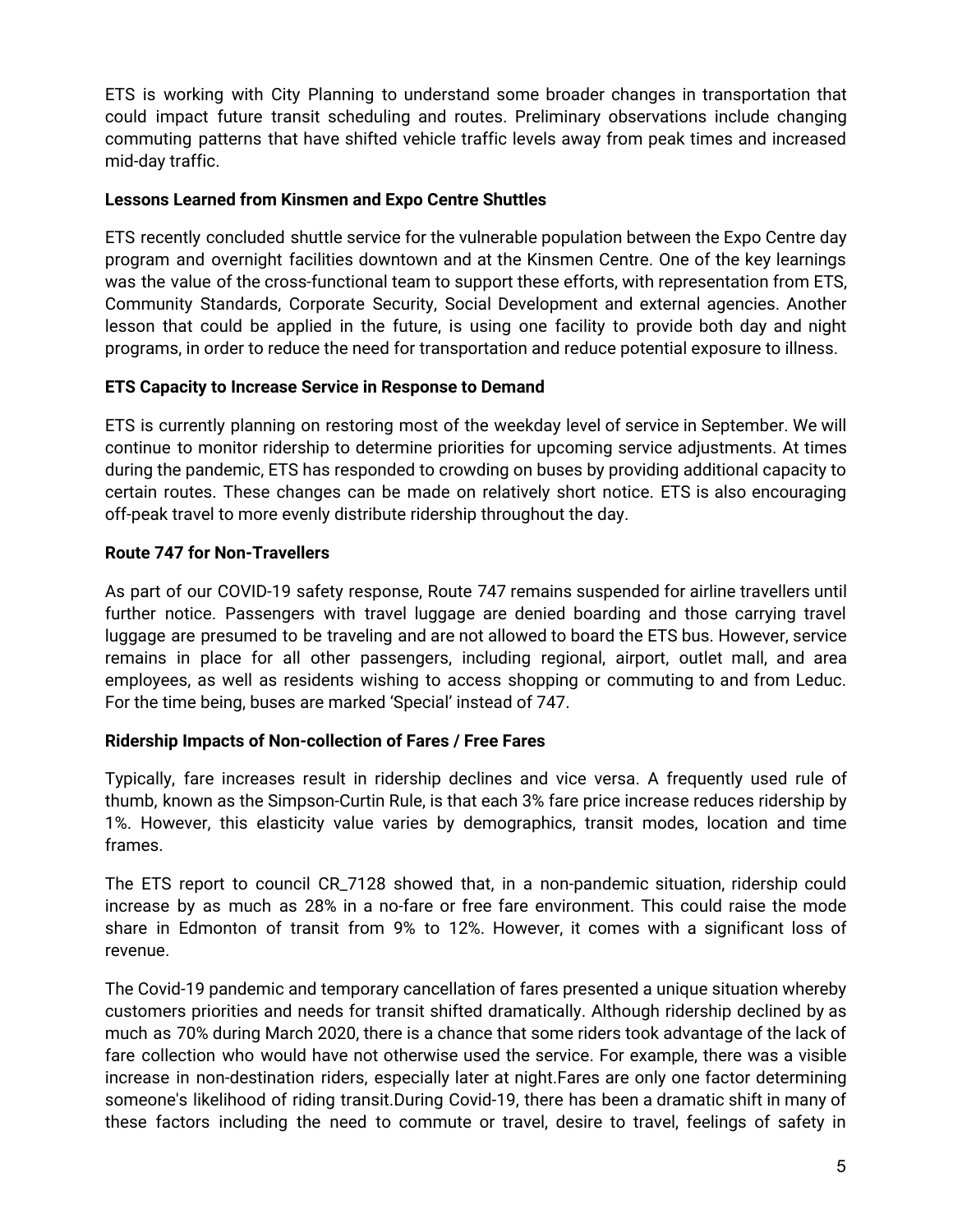confined spaces, etc. ETS is continuing to monitor these factors and their possible impacts over the short and long-term.

## **Mask Usage on Transit**

ETS d plans to conduct observational research on transit and transit properties in August 2020 to better understand how customers are using transit during Covid-19, including use of masks.

The City of Edmonton is currently running a "Masks in Public" survey through the Insight Community as well to understand perceptions of mask usage in Edmonton, though not specific to ETS.

Bus shields and LRT cabs provide excellent protection so Operators do not need to wear masks when in a shielded area. However, Operators and other public facing transit employees currently must wear masks when going into public areas.

## **Air Flow on Current ETS Fleet**

All ETS buses use standard HVAC systems, which includes future purchases. These systems are standard across the industry.

The bus has separate heating and ventilation for the Driver' compartment and the passenger compartment. The two distinct zones help ensure the windshield and driver side windows are properly defrosted in cold climates. The passenger compartment uses one fan system to move either warm or cold air.). Edmonton Operators have been requested to use both the front and rear roof vent to allow for more air circulation in the bus. The front roof vent should be set , to allow air to be scooped into the bus when it drives forward, while the rear roof vent is set to allow air to exit from the rear of the bus.

Operators cannot adjust the temperature controls on ETS buses. They have a TS specific set point for either heating or air conditioning. The Operator has the ability to adjust fan speed on our diesel fleet. The new battery electric buses adjust fan speed automatically based on temperature in the bus.

## **ETS Citizen Dashboard**

The Citizen Dashboard is being updated with new data from 2019.

## **4. ETS COUNCIL REPORT TRACKING - 2020-21**

## *Council Reports*

*During Covid-19 and the local state of emergency, the focus of City Council narrowed to face the challenge of the pandemic and the various impacts to city services, employees, and the public. Scheduled council reports were postponed or cancelled. Future report dates are to be confirmed.*

| <b>SIRE</b> | <b>Report Title</b> | <b>Meeting Date</b> | <b>Committee</b> |
|-------------|---------------------|---------------------|------------------|
|-------------|---------------------|---------------------|------------------|